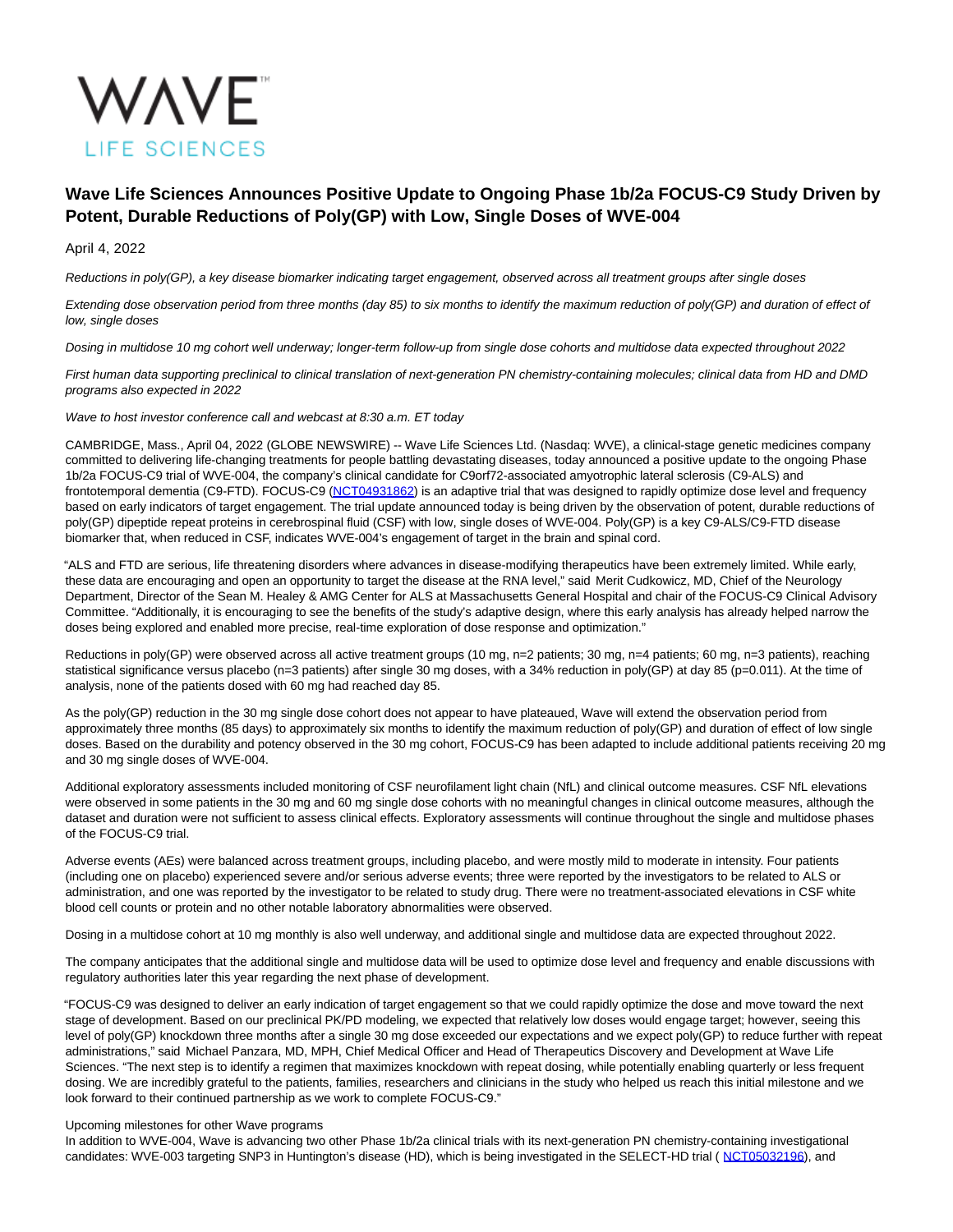WVE-N531 targeting exon 53 in Duchenne muscular dystrophy (DMD) [\(NCT04906460\)](https://www.globenewswire.com/Tracker?data=D4-gg0MJuKt4WX23m3xnaa_PBs52cEfr_LR3jRaAqPsUDhbfJc97Koe-8PI_Tirzx4fe38L9MYSE8kHauTcBY5aAcor8EynckjKa33kvmP1Nem1rNPqpCJBkg6xtORHpKt0LtAS2pRh9dQX7WYutIg==). Wave expects to share clinical data in 2022 for WVE-003 and WVE-N531 to provide further insight into the clinical effects of PN chemistry and enable decision-making for these programs.

Wave also continues to rapidly advance its alpha-1 antitrypsin deficiency (AATD) program, which is the company's first program using its novel GalNAc-conjugated A-to-I(G) RNA base editing oligonucleotides ("AIMers"). Wave expects to select an AATD development candidate and initiate IND-enabling toxicology studies in the third quarter of 2022.

"Wave was founded on the vision that rational drug design would allow us to realize the full potential of genetic medicines. This guiding principle has enabled the continued evolution of our PRISM platform and the discovery that PN chemistry significantly improved potency, durability, and distribution in our therapeutic candidates. Today, these initial results from FOCUS-C9 demonstrate that our compelling preclinical data for PN-containing molecules are beginning to translate in the clinic," said Paul Bolno, MD, MBA, President and Chief Executive Officer at Wave Life Sciences. "Additionally, these data reinforce our confidence that we will see the advantages of PN chemistry manifest in our other clinical programs – WVE-003 in HD and WVE-N531 in DMD – as well as our first RNA editing program in AATD. We are well on our way to delivering meaningful therapies to patients and families."

## **Investor Conference Call and Webcast**

Wave management will host an investor conference call today at 8:30 a.m. ET to discuss the FOCUS-C9 clinical trial update. The conference call may be accessed by dialing (866) 220-8068 for participants based in the United States, or (470) 495-9153 for participants based outside the United States, and entering conference ID 3157835. The live webcast may be accessed by visiting the investor relations section of the Wave Life Sciences corporate website at in wavelifesciences.com. Following the webcast, a replay will be available on the website.

## **About WVE-004**

WVE-004 is a stereopure antisense oligonucleotide designed with Wave's proprietary chemistry, including PN backbone chemistry modifications, to selectively target transcriptional variants containing a hexanucleotide repeat expansion ( $G_4C_2$ ) associated with the C9orf72 gene, thereby sparing normal C9orf72 protein.

# **About the FOCUS-C9 Clinical Trial**

The FOCUS-C9 trial is an ongoing, global, multicenter, randomized, double-blind, placebo-controlled Phase 1b/2a clinical trial to assess the safety and tolerability of single- and multiple-ascending intrathecal doses of WVE-004 for people with C9-ALS and/or C9-FTD. Additional objectives include measurement of poly(GP) DPR proteins in the cerebrospinal fluid (CSF), plasma and CSF pharmacokinetics (PK), and exploratory biomarkers and clinical outcomes. The FOCUS-C9 trial is designed to be adaptive, with dose escalation and dosing frequency being guided by an independent committee.

Support for FOCUS-C9 is provided by the Alzheimer's Drug Discovery Foundation.

## **About Amyotrophic Lateral Sclerosis and Frontotemporal Dementia**

Amyotrophic lateral sclerosis (ALS) is a fatal neurodegenerative disease in which the progressive degeneration of motor neurons in the brain and spinal cord leads to the inability to initiate or control muscle movement. People with ALS may lose the ability to speak, eat, move and breathe. ALS affects as many as 20,000 people in the United States.

Frontotemporal dementia (FTD) is a fatal neurodegenerative disease in which progressive nerve cell loss in the brain's frontal lobes and temporal lobes leads to personality and behavioral changes, as well as the gradual impairment of language skills. It is the second most common form of early-onset dementia after Alzheimer's disease in people under the age of 65. FTD affects as many as 70,000 people in the United States.

A hexanucleotide repeat expansion  $(G_4C_2)$  is the most common known genetic cause of the sporadic and inherited forms of ALS and FTD. The expansion leads to production of modified sense and antisense transcripts that can form nuclear RNA foci and encode dipeptide protein repeats (DPRs), which are believed to drive disease pathology. Additionally, the G4C2 expansion can decrease expression of C9orf72 protein, affecting regulation of neuronal function and the immune system.

In the United States, mutations of the C9orf72 gene are present in approximately 40% of familial ALS cases and ~8-10% of sporadic ALS cases. In FTD, the mutations appear in 38% of familial cases and 6% of sporadic cases.

#### **About PRISM™**

PRISM is Wave Life Sciences' proprietary discovery and drug development platform that enables genetically defined diseases to be targeted with stereopure oligonucleotides across multiple therapeutic modalities, including silencing, splicing, and editing. PRISM combines the company's unique ability to construct stereopure oligonucleotides with a deep understanding of how the interplay among oligonucleotide sequence, chemistry and backbone stereochemistry impacts key pharmacological properties. By exploring these interactions through iterative analysis of in vitro and in vivo outcomes and machine learning-driven predictive modeling, the company continues to define design principles that are deployed across programs to rapidly develop and manufacture clinical candidates that meet pre-defined product profiles.

## **About Wave Life Sciences**

Wave Life Sciences (Nasdaq: WVE) is a clinical-stage genetic medicines company committed to delivering life-changing treatments for people battling devastating diseases. Wave aspires to develop best-in-class medicines across multiple therapeutic modalities using PRISM, the company's proprietary discovery and drug development platform that enables the precise design, optimization, and production of stereopure oligonucleotides. Driven by a resolute sense of urgency, the Wave team is targeting a broad range of genetically defined diseases so that patients and families may realize a brighter future. To find out more, please visi[t www.wavelifesciences.com a](https://www.globenewswire.com/Tracker?data=glawkgysvYt8egX97jyf1c7dIcKl1gifqJiViA_N78bnjZAaKwTwDmciImcy_FYnsspMcOSwTMlvLv6MjLn7QxNGO9kIEcUcsarD7gyikyc=)nd follow Wave on Twitte[r @WaveLifeSci.](https://www.globenewswire.com/Tracker?data=W0If8yk7EyxlBlijKJpKJbDH3FUOqNoDFOHROm55B_2yCUdlO6_TOwr9XTqzg-UwQG-0KDIxjdkG9xMREM6-Eip51rmiUlnE_ensyPKYiA8=)

#### **Forward-Looking Statements**

This press release contains forward-looking statements concerning our goals, beliefs, expectations, strategies, objectives and plans and other statements that are not necessarily based on historical facts, which are within the meaning of the Private Securities Litigation Reform Act of 1995, as amended, including, without limitation, statements regarding: our belief as to what the initial data demonstrating target engagement announced above reinforce for the rest of our pipeline and our progress toward delivering meaningful therapies for patients and families; the continued dosing and generation of data to complete our FOCUS-C9 adaptive study and the announcement of such events; our expectations regarding the timing of additional single and multidose data in the FOCUS-C9 study; our anticipation that such data will be used to optimize dosing and enable discussions